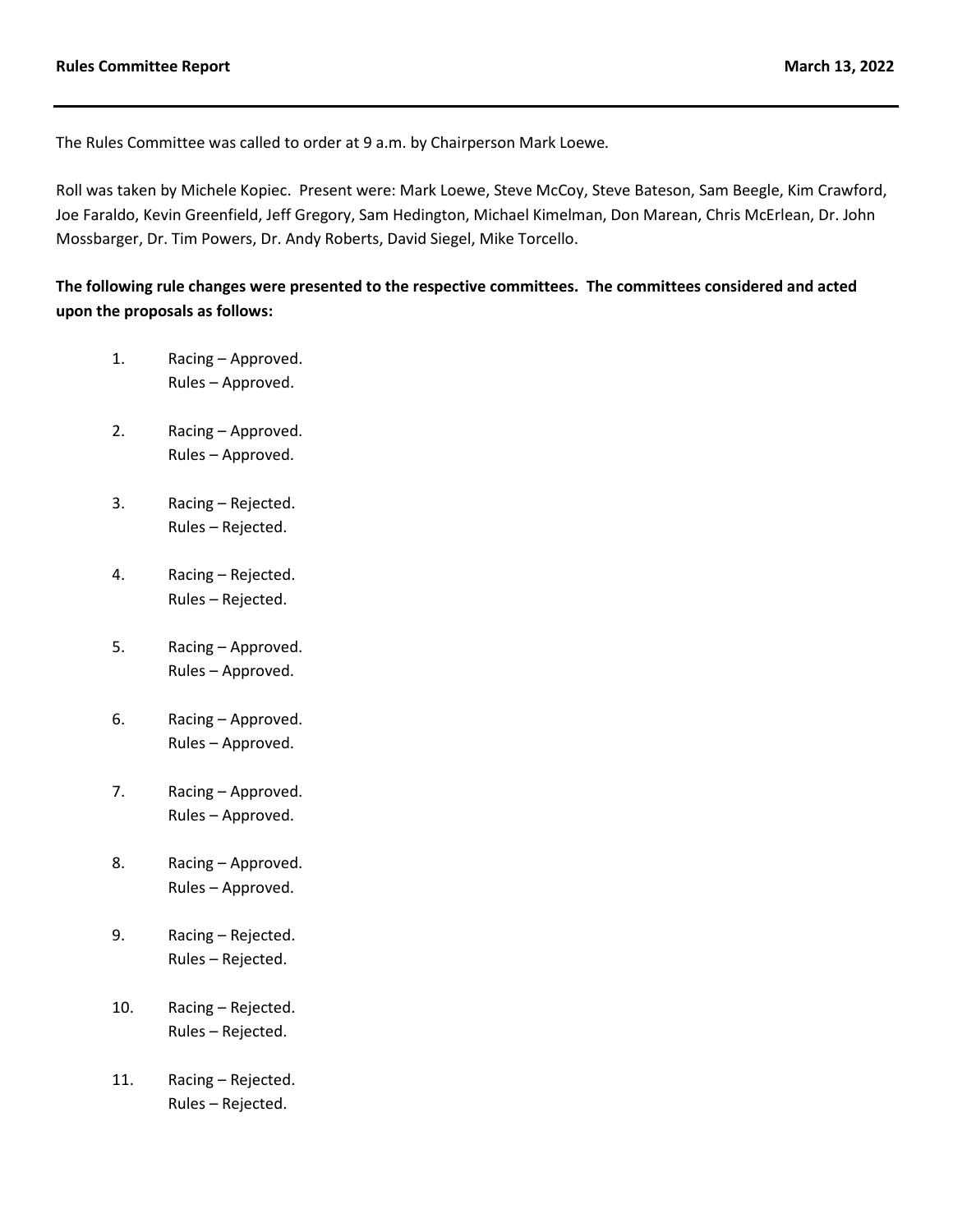| 12. | Racing - Rejected. |
|-----|--------------------|
|     | Rules - Rejected.  |

- 13. Racing Rejected. Rules – Rejected.
- 14. Racing Rejected. Rules – Rejected.
- 15. Racing Rejected. Rules – Rejected.
- 16. Racing Tabled. Rules – Approved.
- 17. Racing Rejected. Rules – Rejected.
- 18. Racing Rejected. Rules – Rejected.
- 19. Racing Rejected. Rules – Rejected.
- 20. Racing Rejected. Rules – Rejected.
- 21. Racing Rejected. Rules – Rejected.
- 22. Racing Rejected. Rules – Rejected.
- 23. Racing Tabled. Rules – Tabled.
- 24. Racing Tabled. Rules – Tabled.
- 25. Racing Approved. Rules – Approved.
- 26. Racing Rejected. Rules – Rejected.